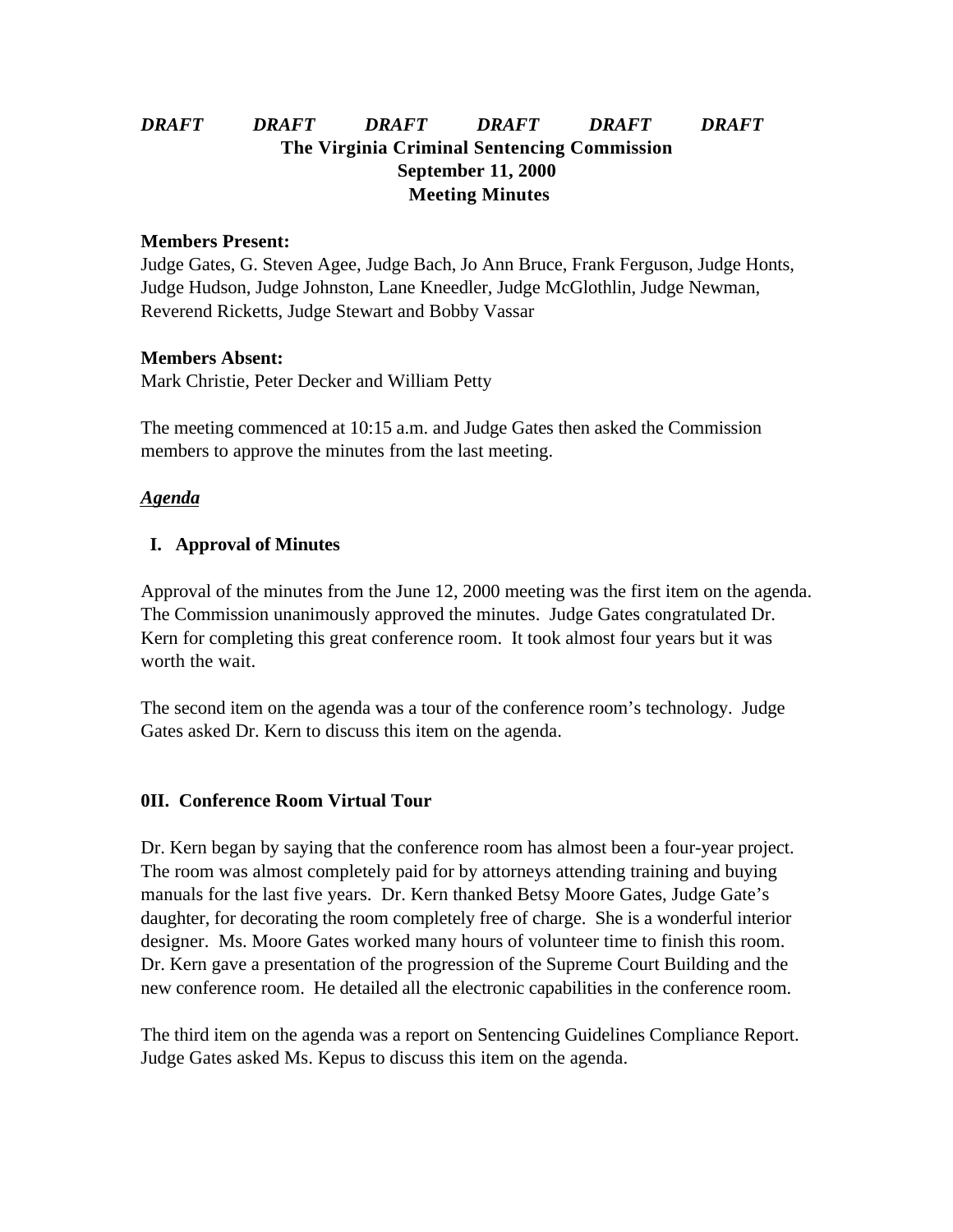### **III. Sentencing Guidelines Compliance Report – FY2000**

Ms. Kepus reported that for year-to-date FY2000 (as of June 30, 2000), over 17,000 work sheets were submitted to the Commission. The majority of the work sheets received were Drug Schedule I/II. She noted that overall compliance is 79.8% in FY2000. The aggravation rate was reported as 9.4% and the mitigation rate, 10.8%. She next presented information concerning the reasons judges cite when sentencing above or below the guidelines. Judges reported the decision to sentence an offender to an alternative sanction or the factor of rehabilitation potential more frequently than any other mitigation departure reason. The most common reason for sentencing above the guidelines, cited in 15% of the aggravations, is the acceptance of a plea agreement.

Dispositional compliance is defined as the rate at which judge's sentence offenders to terms of incarceration that fall within the recommended guidelines range. Ms. Kepus noted the high rate at which judges agree with the type of disposition recommended by the guidelines (87%). Durational compliance, however, is 81.2%. This result indicates that judges agree with the type of sentence recommended by the guidelines more often than they agree with recommended sentence length in incarceration cases.

Ms. Kepus stated that compliance rates varied greatly across circuits. Overall, 75% of the circuits increased their compliance rates. The highest compliance rate, 89.0%, is found in the Loudoun area (Circuit 20). She also noted that Circuit 29 in Southwest Virginia has the lowest compliance rate at 68.4%. Buchanan County, however, did have one of the highest compliance rate increases, up 5% since last meeting.

Ms. Kepus said that the compliance rates for all the offense groups have gone up since FY2000 except Burglary of Other Structure. Compliance for rape cases has risen more than 10%. The compliance rate for Assault went up almost 10%. The reasons for this rise in compliance may include the new factor added on Section C involving injury to multiple victims, more training emphasis on victim injury, and the fact that several new offenses were added to the assault guidelines. The compliance rate is particularly high on the two new offenses added - assault and battery against family member  $(3<sup>rd</sup>$  or subsequent) and assault against a law enforcement officer. Compliance for robbery cases has also gone up more than 6.5% over FY1999 figures. The robbery guidelines have not changed so we cannot explain the raise in compliance.

She then said the Commission has been contacted about concerns from Commonwealth attorneys, probation officers and defense attorneys. The first concern involved the rape worksheet scoring multiple victims, both under age 13 and over age 13. Due to the different ages of the victims, the same offense is scored differently. Since the offenses are scored differently, the rape of a victim under the age of thirteen would be considerate an additional offense instead of two counts of rape. The score for the offender would be 169 versus 331. Mr. Ferguson asked if these scores were historical based. He wondered if the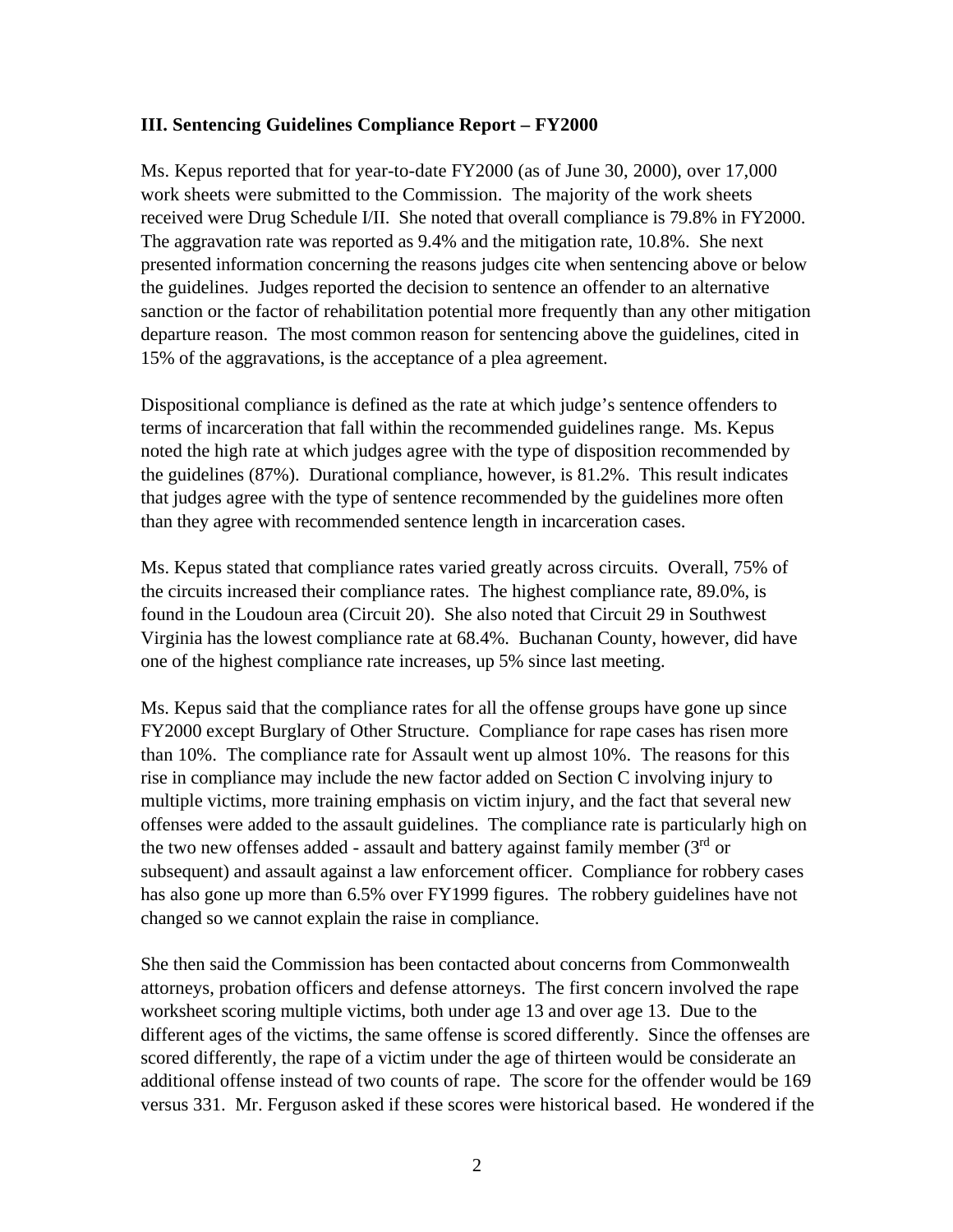staff had an explanation for the differences in scores. She thought that most of the cases that involved minors are plea agreements that are pleaded down due to lack of victim testimony. Mr. Ferguson said could one solution be to ignore the age of the victim when selecting a primary offense. Dr. Kern said that this problem was going to be presented to the Commission today with recommendations from the staff at the next meeting.

Ms. Kepus continued by saying that the second concern is very similar. It is also a scoring issue that deals with felony homicide. The aggravation rate for felony homicide was 71.4%. Felony homicide is currently being scored the same as second-degree murder. She said that the staff would continue to monitor this situation. The aggravation rate is also high for second-degree murder. This rate is consistent with last year's compliance. This is another area that she is going to continue to monitor. Mr. Kneedler wondered if most of the cases were actually first-degree murder pleaded down to second-degree murder. Ms. Kepus said the staff would try to find out the answer to his question.

One out of every five cases has qualified for midpoint enhancements for a current or prior conviction for a violent crime. When judges depart from the guidelines in these cases, they are choosing to mitigate in the vast majority. Enhancements for a Category II prior record generated the highest rate of compliance for a midpoint enhancement (75%). The most severe midpoint enhancement, that for a combination of a current violent offense and a Category I prior record, yields a rate of compliance of 74% and compliance in cases receiving only a Category I enhancement is 68%.

She then discussed compliance within jury cases. Of the 280 jury cases, jury sentences were within the guidelines 36% of the time. Juries imposed sentences higher than the guidelines in 57% of the cases and imposed sanctions lower than the guidelines in 7% of the cases. Mr. Ferguson asked if the staff tracked conviction rates in jury versus non-jury cases. Ms. Kepus observed that judges modified only 28% of the jury sentences.

Judge Gates thanked Ms. Kepus for her presentation. Judge Gates asked the members if they would like to take a break. The members declined a break. The fourth item on the agenda was a report on the SABRE Drug Legislation. Judge Gates asked Dr. Creech to discuss this item on the agenda.

## **IV. SABRE Drug Legislation**

Dr. Creech began by noting that the SABRE drug legislation passed by the General Assembly stipulated that the Commission shall review the minimum discretionary felony sentencing guidelines midpoint and the sentencing recommendation for convictions related to possessing, manufacturing, selling, giving, distributing, or possessing with intent to distribute a Schedule I or II drug or marijuana when the defendant has previously been convicted of such an offense (House Bill 383). The legislation goes on to say that the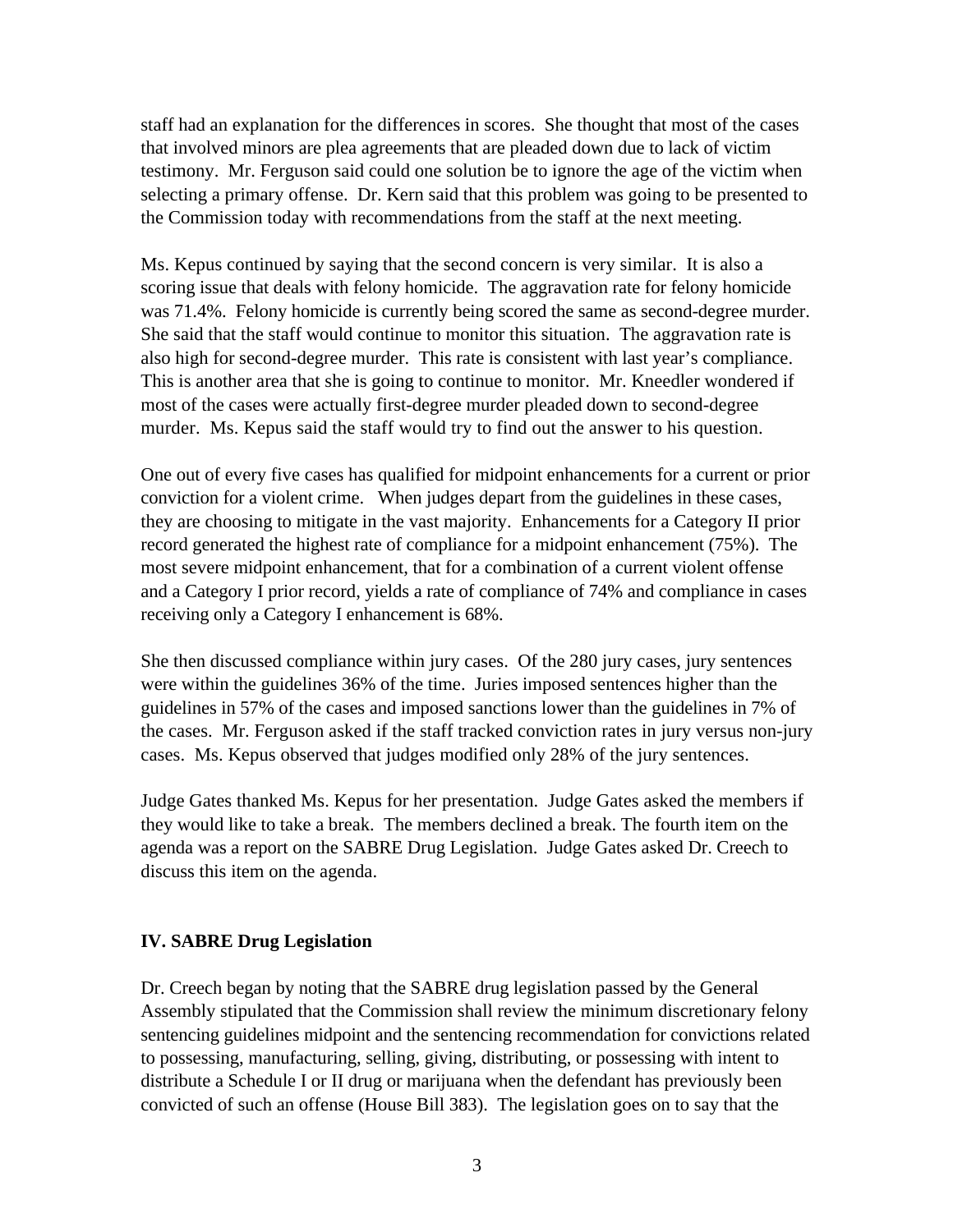Commission shall examine the minimum midpoint and the sentencing recommendations necessary in deterring recidivism. The Commission's review shall be completed in time to make recommendations to the General Assembly on or before December 1, 2000.

Dr. Creech proceeded to give an overview of the study elements. One of the Commission's actions that could be studied is the enhanced recommendation for the sale of larger amounts of cocaine. Midpoint recommendations were increased for selling larger amounts of cocaine. This guidelines recommendation was effected in July 1997. An analysis for sentences for felons selling 28.35 grams or more of cocaine showed that these type of offenders received longer incarceration sentences after the guidelines modification. The median sentence in 1997 was 21 months and the median for 2000 was 42 months.

The sentencing commission also felt that alternative sanctions should be recommended for sale of one gram or less of cocaine if the offender did not have a felony prior record. The detention center recommendation was available in July 1997 and the boot camp recommendation was a viable option in July 1999. The use of detention center incarceration increased due to the recommendation by our Commission. Mr. Vassar was interested in why the probation/no incarceration sentences were decreasing.

Dr. Creech said in terms of alternative sanctions for drug offenders the compliance rate is 70% with mitigation being 24%. Nearly all of the mitigation is due to offenders being sentenced to probation or no incarceration. The proportion of offenders sentenced to alternative sanctions has increased 20% from 1997 to 2000. He did speak briefly about the risk assessment pilot project that is currently being evaluated by the National Center for State Courts.

He then reviewed the enhancements that the Commission made to the drug work sheets. For offenders convicted for an instant offense of possession of Schedule I/II drug with two or more prior convictions for possession or sale, etc. of a Schedule I/II drug the Commission enhanced the likelihood that those offenders would be recommended for incarceration. The compliance rate did increase due to this change and the aggravation rate decreased.

Dr. Creech then spoke about the adequacy of recommendations in deterring recidivism. He said he was going to briefly cover the other elements of the SABRE request. The data for this part of the study is from the Commission's risk assessment study that focused primarily on the drug offenders. These offenders were released from prison, jail or sentenced to no incarceration between July 1, 1991 through December 31, 1992. The recidivism rate for prison releases was the highest rate at 26.5%.

This legislation has called for an integration of criminal justice sanctions with substance abuse screening, assessment and treatment options. Dr. Creech said many offenders are not screened prior to sentencing, which will make integration difficult. The Commission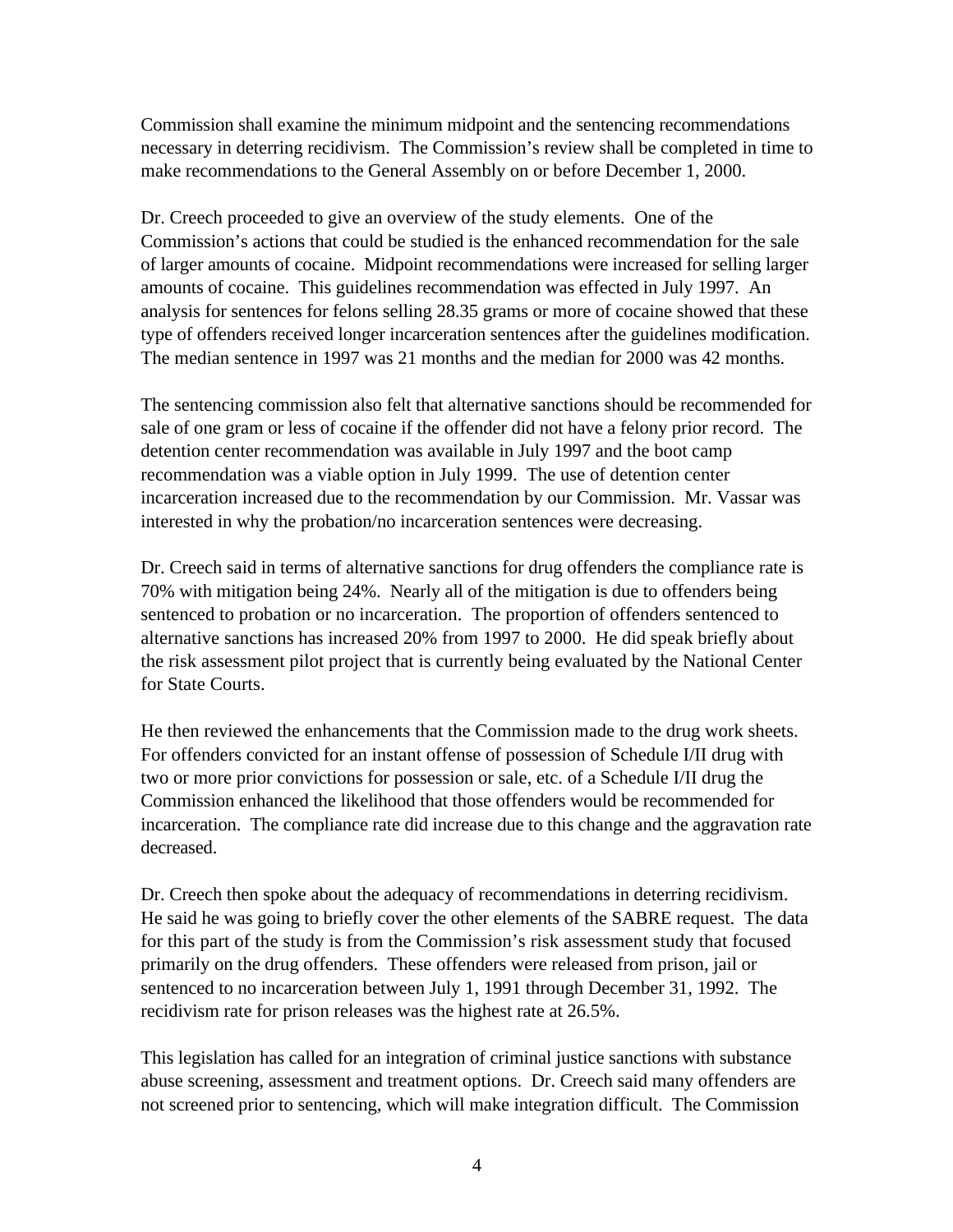may want to ensure that any criminal justice sanctions are ample to provide the opportunity for completion of an appropriate treatment program. The Criminal Justice Research Center has been given the task to evaluate the screening and assessment program. The Northern Virginia Regional Task Force requested that the Commission consider enhanced sentence recommendations for offenders with 100 or more grams of methamphetimine. Dr. Creech said that the PSI indicated that there have been no offenders sentenced in circuit court with 100 or more grams of methamphetimine.

SABRE explicitly included 100 or more grams of methamphetimine for three crimes. Those crimes are manufacture, sell or distribute and two levels of continuing criminal enterprise crimes. There is a twenty-year mandatory minimum for the sale, etc. of 100 or more grams of methamphetimine. This mandatory minimum can be suspended if the offender meets certain conditions like no prior violent record. The continuing criminal enterprise crimes also carry a twenty-year to life mandatory minimum. Dr. Creech said those crimes raised by the Task Force are completely subsumed under SABRE legislation. The Sentencing Commission has a policy in place with respect to mandatory minimums.

Dr. Creech concluded that there should be no need for the Sentencing Commission to enhance its penalties further for crimes involving 100 or more grams of methamphetimine, even if the crime were more prevalent than the PSI data would indicate.

Judge Gates thanked Dr. Creech for his presentation. Then he asked the Commission members to take a five-minute break.

Judge Gates said the next item on the agenda was Larceny/Fraud Special Study. He asked Ms. Celi to discuss this item on the agenda.

## **V. Larceny/Fraud Special Study**

Ms. Celi began by stating that she was going to give the analysis results on the larceny study. She stated that Mr. Barnes would share the fraud results with the members since these types are treated separately in the sentencing guidelines. The purpose of the larceny study was to examine the value of money or property stolen in larceny and fraud cases to determine if a factor can be added to the worksheets that would add points in cases that involve high dollar amounts. Ms. Celi said that the study originally sampled 800 cases and they were able to complete 749. Of the 749 completed cases, 440 were fraud cases and 309 were larceny cases.

The majority of the primary offenses of the cases sampled were grand larceny (75%). The value of items stolen was concentrated at the low end, with about 67% falling below \$2,500, and nearly 39% at or below \$500. Of the items stolen, the most common was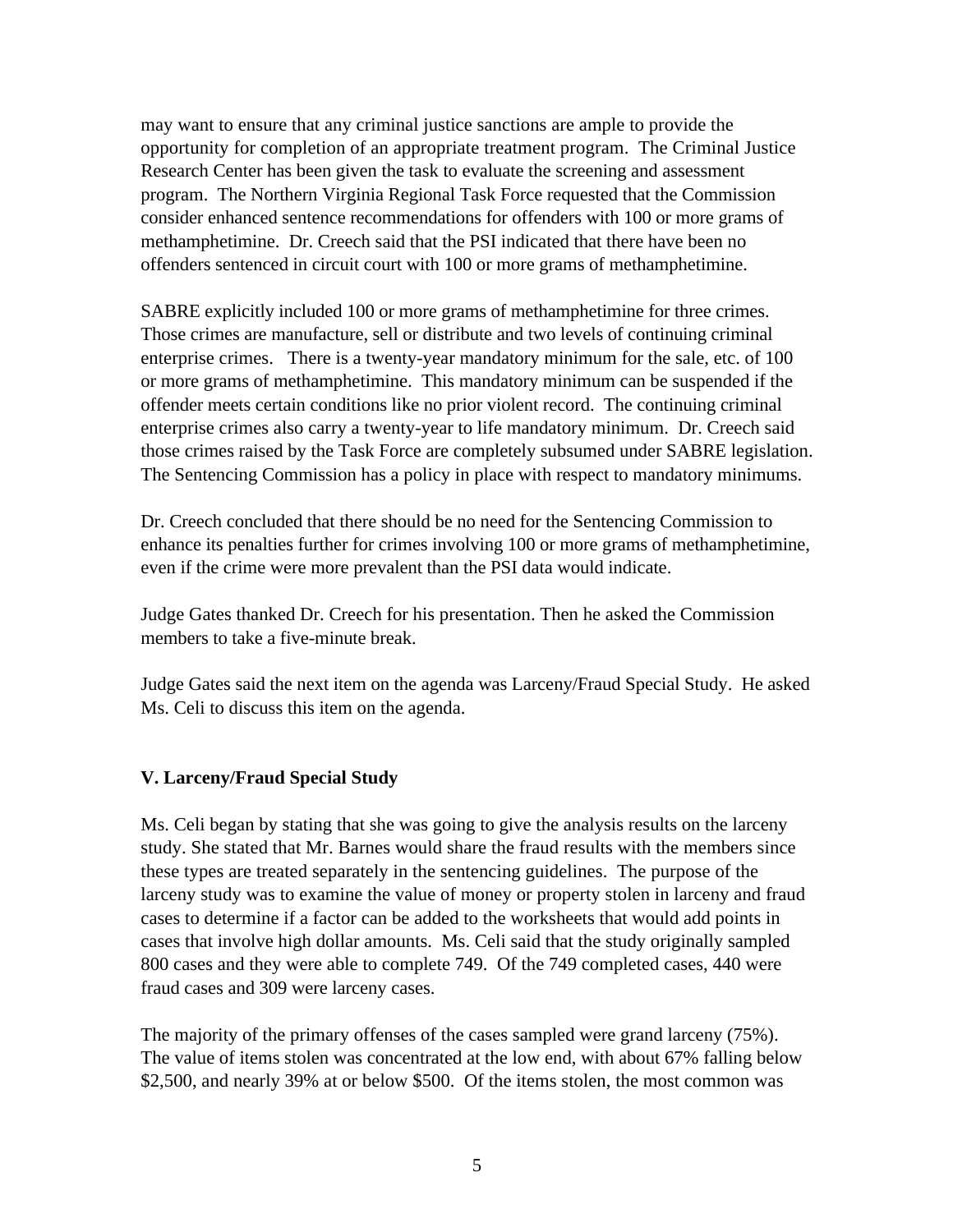cash or monetary benefit. The most common location for a larceny offense is a business, followed by a house and a car. In nearly 88% of the cases, there was only one victim.

Ms. Celi said that the money or item stolen was completely recovered in nearly 36% of the cases and none was recovered in 11% of the sample. In nearly 60% of the cases, no restitution was made at the time of sentencing, while restitution was made in full in approximately 2% of the cases.

The current model that is based on all cases predicted sentence outcome with 93.9% accuracy. Ms. Celi said that the staff tried all of the variables in various combinations to try to improve the accuracy of prediction. None of the models the staff tried was able to predict as accurate as the present model. She did have slightly better success with the probation/jail cases. There were two models that improved the accuracy slightly. The first model added one factor, the value of \$2,500 or more and which increased the accuracy by 2%. The second model also added the value of \$2,500 or more and a factor to show whether at least some of the restitution was paid by the time of sentencing. This model increased the accuracy by approximately 3%.

She presented a summary of the models available. There was a slight increase in predictive ability for both of the new models but that would have to be weighted against any difficulties the members envisioned for implementation and the cost.

Judge Hudson said he was worried about those aggravating factors in embezzlement cases that may have be missed like elaborate scheme, gross breach of trust or financial jeopardy of the victim. Ms. Farrar-Owens said that this study did not include embezzlement cases that he was concerned about. Dr. Kern said the guidelines are designed to fit a typical case and not those cases that Judge Hudson described. Mr. Ferguson was reluctant to recommend the second model because of the restitution factor. He felt that some offenders could not paid restitution. Judge Gates commented that this was Mr. Petty's project and he suggested that the members hold off on a decision until Mr. Petty can be in attendance. Judge Gates asked the Commission to defer the fraud results until the next meeting.

Judge Gates thanked Ms. Celi for her presentation. Then he asked Ms. Farrar-Owens to discuss this item on the agenda.

#### **VI. Sex Offender Risk Assessment Instrument**

Dr. Kern started by saying that he gave a presentation to the Public Safety Subcommittee of Senate Finance Committee. He discussed the sex offender recommendations and that committee was very enthusiastic about the research. Approximately two weeks later, the Virginia State Crime Commission also requested a presentation on this topic. The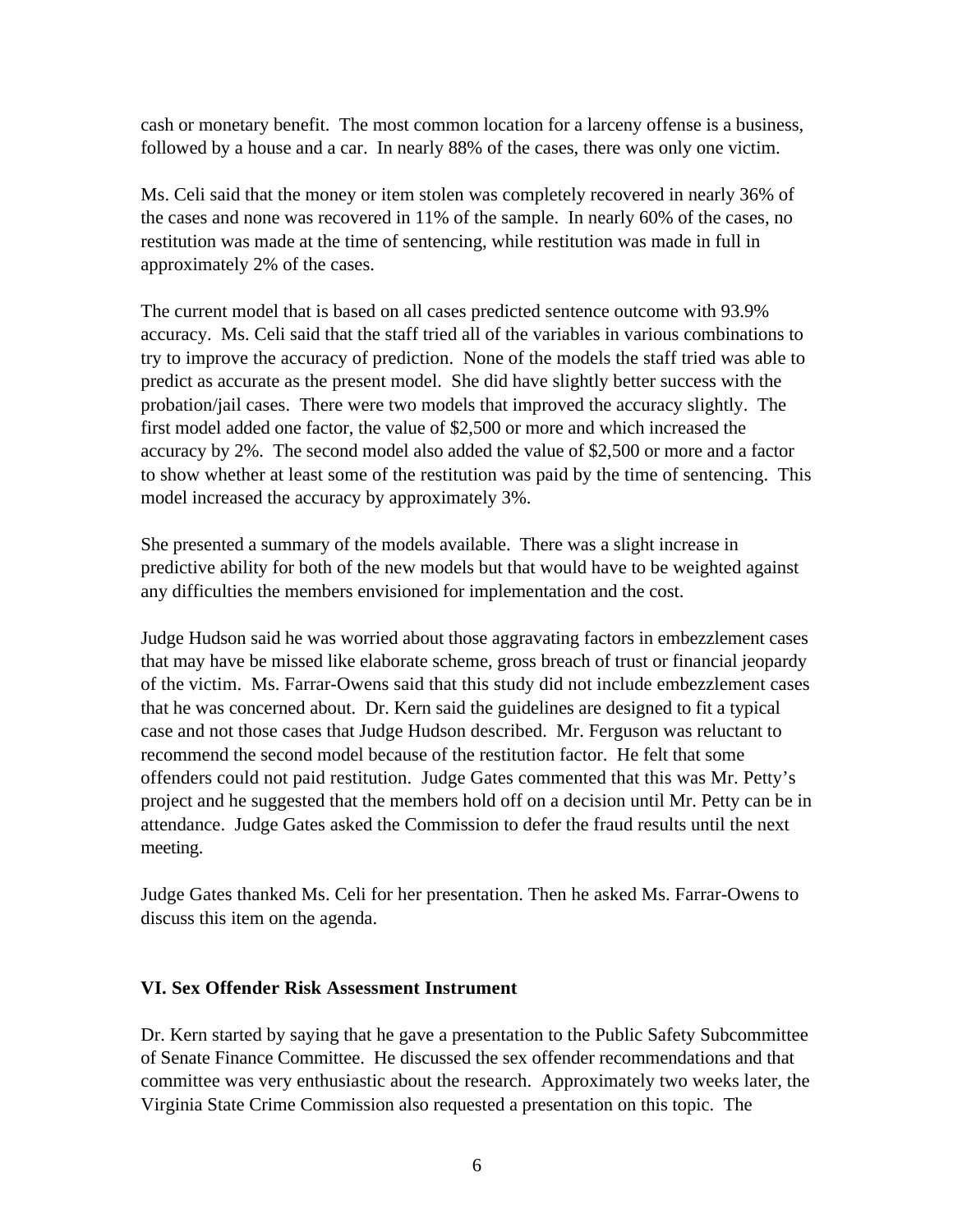Washington Post printed a story on the sex offender risk assessment proposal prior to the Crime Commission meeting. Some members of the Crime Commission were concerned if the Sentencing Commission's recommendation were constitutional. He still felt that the Crime Commission was interested in the study and the original request of the study came from their commission. The Crime Commission will officially request the Attorney General's Office to review the constitutionality of the sex offender recommendations.

Dr. Kern said that Court TV asked him to appear on a show called Pro's and Con's to talk about the recommendations about sex offender risk assessment. He then proceeded to show the members the five-minute videotape of the show that Dr. Kern appeared. He also showed the members a tape from a story that ran on Channel 8 about the sex offender risk assessment instrument.

Judge Gates felt that Dr. Kern preformed well on Court TV. Dr. Kern felt that the media attention would increase in January during the General Assembly Session. He also directed the members to read a letter that was provided in their packet. The letter was from the director of the National Judicial Education Program. She was concerned that basing risk assessment guidelines on characteristics of incarcerated rapists created a highly skewed picture of who rapists are and how their dangerousness should be evaluated. Dr. Kern felt that there is a great deal of hidden sex crimes but as researchers we can only study what does come to the attention of the system. Mr. Kneedler felt they we need a valid response to that question. He felt that this guidelines recommendation would be subject to long debate during the General Assembly. Mr. Ferguson said that sex crimes are the most unreported crimes but this information is the best the Commission can study. Judge Bach reminded the members that the Commission is not changing the low range of the guidelines or the midpoint just the upper end. Judge Gates hoped that Dr. Kern would be the spokesperson for the Commission in regards to this study. Dr. Kern then asked Ms. Farrar-Owens to give an update on the final draft of the report.

Ms. Farrar-Owens told the members that the Commission would separately publish a report on the Sex Offender Recidivism and also include a chapter on this study in the 2000 Annual Report. Judge Honts asked Ms. Farrar-Owens about several sentences in the draft of the sex offender report. Ms. Bruce had the same type of minor concerns about the wording on increasing the upper end of the guidelines range for certain offenses. Ms. Farrar-Owens said the language was not that clear and she would work on the first paragraph on page 46 in the draft of the Sex Offender Report.

She then briefly discussed recidivism rates by range of risk assessment score that is included the Sex Offender Report. All offenders that scored 44 or more points on risk assessment recidivated within the study period. Of the recidivists scoring more than 38 points, more than three out of four were re-arrested for a felony. She concluded that it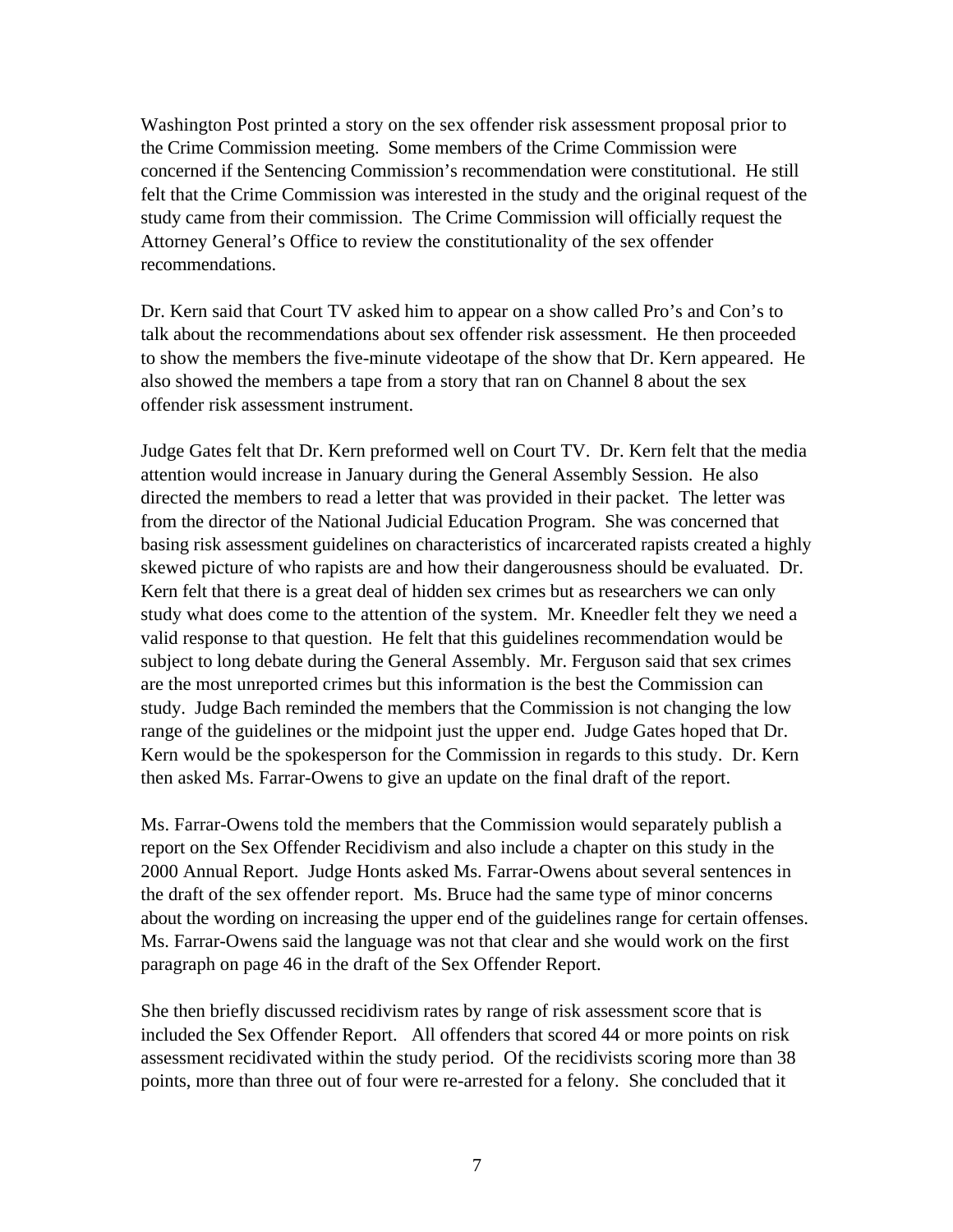appeared that the instrument identified those offenders most at risk for recidivating with the most serious type of charges.

Ms. Farrar-Owens then discussed recidivist events resulting in a conviction on or before July 31, 1999. The majority of the offenders who were re-arrested were subsequently convicted of one or more of the charges. She explained that these rates are underestimations of the true rate at which recidivist offenders were reconvicted because only those convictions occurring on or before July 31, 1999, are captured. Mr. Kneedler wondered what would happen if the study used only convictions instead of arrests. He felt that this is going to be a major criticism of the study. Ms. Farrar-Owens felt that most of the factors would stay in the model but some of the weights would change slightly.

She continued by saying that recidivist offenders with higher scores recidivated faster than those scoring in the lower ranges on the proposed risk assessment instrument. Of those offenders identified as recidivists in the study, 40% were re-arrested for new sex offenses. Reverend Ricketts wanted to include all this information in the Sex Offender Report.

Judge Gates thanked Ms. Farrar-Owens for her presentation. He then asked Mr. Fridley to cover the next item on the agenda, overview of spring training seminars.

# **VII. Overview of Spring/ Summer Training Seminars**

Mr. Fridley started by showing the members where they trained around the state. He said they have trained 112 probation officers, 59 Commonwealth attorneys, 11 elected Commonwealth attorneys, 44 defense attorneys and 18 public defenders. This year Mr. Fridley gave the participants an evaluation form to fill out about the training seminar. Most of the participants asked that the Commission provide a refresher course for filling out guidelines worksheets. They also asked that the judges be more informed of some of the finer points of the guidelines.

## **VIII. Miscellaneous Items**

Dr. Kern asked the members to think about guidelines revisions. Some of the Commission members have given the staff recommendations on guidelines changes. The staff will continue to work on these suggestions from the members. He also asked if the members have any other proposals that need to be addresses at the next meeting.

Dr. Kern informed the members that the National Association of Sentencing Commissions Annual Conference in Pittsburgh, Pennsylvania took place on August 6-8. He said that